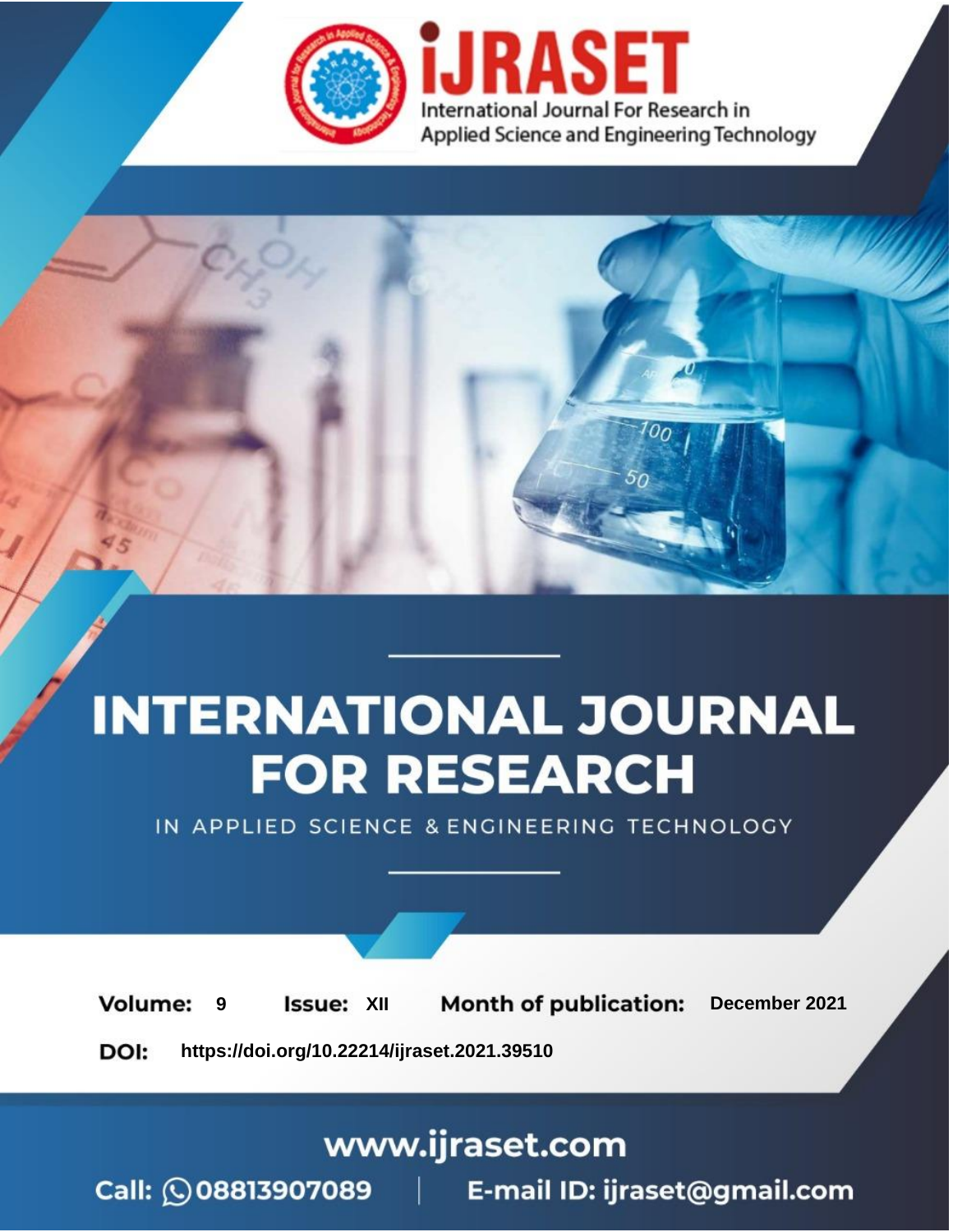### **Prospects for the Formation of Clusters and Employment in the Production and Processing of Agricultural Raw Materials**

B.T. Yusupov

*Independent Researcher*

*Abstract: This article provides views and comments on the formation of clusters and employment prospects in the production and processing of agricultural raw materials.*

*Keywords: agriculture, raw materials, cluster, textile enterprises.*

#### **I. INTRODUCTION**

According to the essence of the cluster, this complex will produce industrial raw materials for textile enterprises. It is also grown on the basis of innovative technologies, mechanization, electrification, chemicalization of cotton growing processes, especially the effective use of organic fertilizers, increasing crop yields, drip irrigation. Growing cotton under the film is done by integrating with Chinese technology. This, in turn, will provide a great opportunity to create new jobs in rural areas.

According to the feasibility study, it is planned to establish a textile complex producing a large range of yarn, yarn, denim and garments.

The company consists of the following industries: spinning, dyeing, textiles, dyeing, sewing, ancillary services.

Hydroponics is a method of growing plants in a soilless artificial environment.

The main advantage of the method:

Expenditures on feed for feeding 1,000 head of cattle will be reduced by more than 1.0 billion soums.

The digestibility of the main nutrient increases by 20-30%.

Loosening of arable lands: 1 ha per hectare occupied by hydroponically grown fodder and other green fodder crops. relative to the land, 10-15 ha used for conventional farming. crop fields become vacant.

Economy: Water for irrigation - 1 ha. from 6-7 thousand cubic meters, Fertilizers - to 1 ha. and 600 kg. and 700 kg. each, YoMM - 1 ha. and 110 kg. Improving digestion of cattle, increasing the fatness and growth of calves by 10-15%, milk yield from 15 to 30%, which is 980 thousand liters per year for 1,000 head of cattle or 2.4 billion. soums. The cost of the hydroponic equipment with a capacity of 2 tons per day is 1.2 billion soums. close to UZS.

In the cotton and textile clusters of OOO "Khanteke" of Kurgantepa district of Andijan region, OOO "Digital Prime Textile" of Balikchi district, IP "Textile Namangan" of Uychi district of Namangan region, OOO "Rus Uzbekteks" of Rishtan district of Fergana region. The main goal of the project is to obtain high-yield and high-quality products using low-cost technologies by agricultural producers and organizations interested in agricultural products, to process them into finished products, export 50% according to market demand, and direct the rest to the domestic market.

It is known that the term "cluster" is a French word, which in Uzbek means "claw", "head", "link", "group", "chain", "gathering". At the present time, criticized by the head of our country, the traditional way of economic orientation is considered insufficient, it is recognized that the best way to implement the theory of "cluster" in the organization of business on the basis of innovative technologies.

Cotton - a textile cluster - a link that brings together different layers of the population. According to experts, it is recognized that the process consists of four stages.

The first stage of the agrarian sector is the production of industrial raw materials, which includes the process from preparing the land for planting to harvesting. The second stage involves the conversion of raw materials into primary processing products such as fiber, seeds, seeds. Also, the preparation of cotton stalks for the construction industry.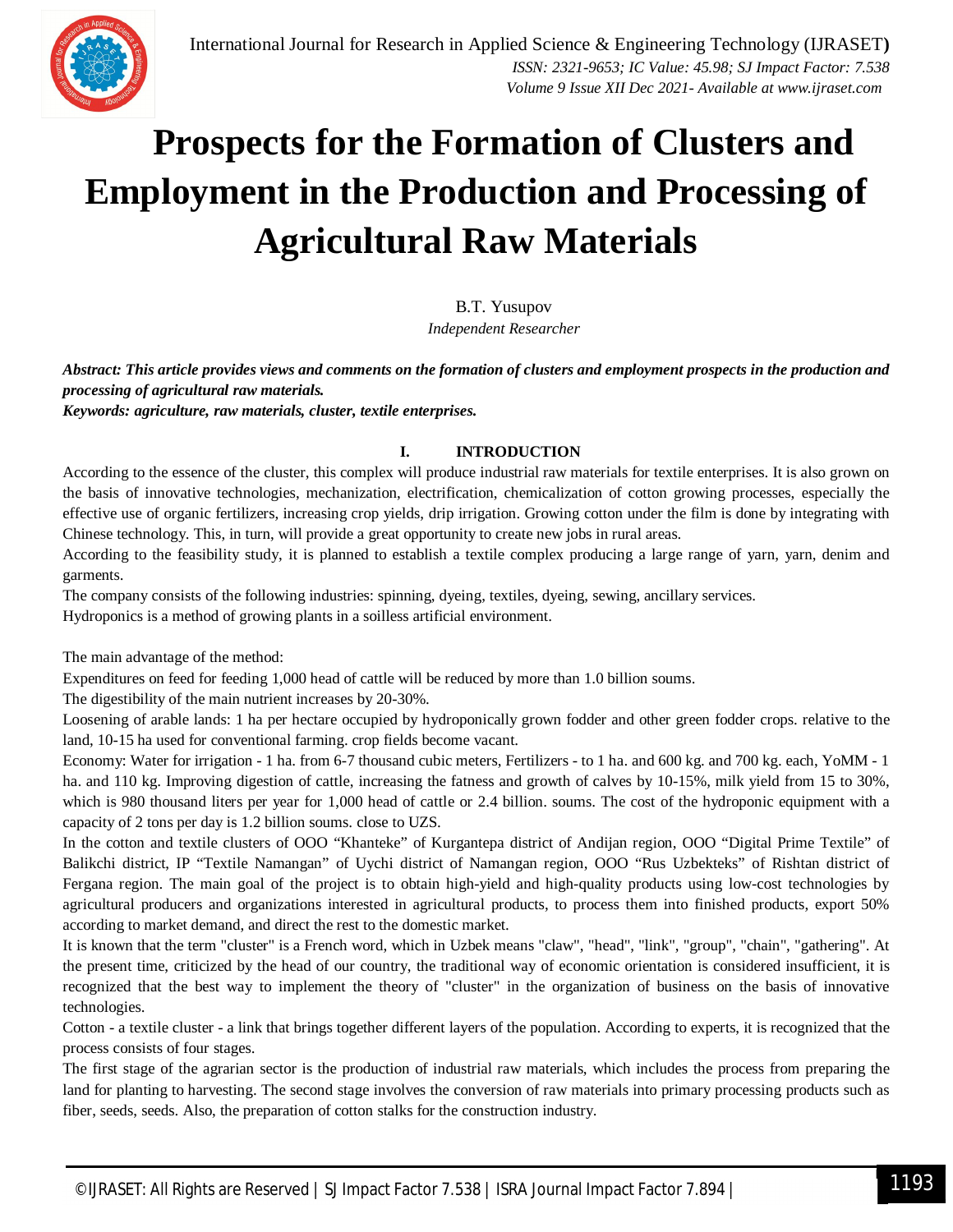International Journal for Research in Applied Science & Engineering Technology (IJRASET**)**



 *ISSN: 2321-9653; IC Value: 45.98; SJ Impact Factor: 7.538 Volume 9 Issue XII Dec 2021- Available at www.ijraset.com*

The third stage is significant in that it involves a deep processing process. To this end, primary products derived from raw cotton become ready-to-eat products. In particular, fiber is used to make yarn and fabrics, ready-made clothes, vegetable oil from seeds, household soap, animal feed, products for formatting. The cotton stalks are processed to make biogas for the greenhouse.

The fourth stage, then the fourth stage, is interconnected - the real chain is formed. In other words, a livestock complex will be set up at the expense of the obtained feed, and the products obtained from it can be used for meat and dairy production for the food industry, and as a result of its processing, 15 types of finished products can be put on the market.

The livestock sector provides an opportunity to directly enrich the agricultural sector - the land with natural fertilizers. In addition, the production of biogas, through which it is possible to develop another sector in the cluster - greenhouse farming.

During the project, 40.0 quintals of raw cotton will be produced in Rishtan, Kurgantepa, Uychi and Balikchi districts of the Fergana Valley. Cottonseed oil from the rest, the price of 1 kg - in the domestic market is estimated at 7-10 thousand soums. The rest is fodder for livestock.

In these districts, grain yield will increase by 70.0 quintals, millet by 50.0 quintals, vegetables by 300 quintals, rice by 35.0 quintals, fruits by 150.0 quintals, grapes by 160 quintals, livestock and poultry products by 1.5 times. There will be significant changes in the economy of farms, in which cost will decrease by 10 percent, profitability will increase by 15 percent. 30,000 people will be employed in the above districts.

In Rishtan, Kurgantepa, Uychi and Balikchi districts of the Fergana Valley, an oil refinery will be built on the territory of the cluster. That is, according to the project, a livestock complex is being built in the cluster. Nutritious fodder for livestock is also prepared in a "chain". In addition to kunjara and shulkha, it is planned to introduce hydroponic cultivation of additional food crops. It is obvious that another innovation in the field of animal husbandry will be put into practice. The organic waste generated during the production process on the livestock farm will be directed to the production of biogas, which will be a source of heating for future greenhouses. At the same time, more than 7500-8000 people will be employed in each district cluster complex. The staff consists of graduates of local vocational colleges, higher educational institutions of the republic, agronomists, mechanical engineers, hydraulic engineers, textile engineers, processing technology engineers. In addition, fruits and vegetables grown and processed in these clusters are stored in special refrigerated warehouses and delivered to the population throughout the year. Greens and vegetables grown in greenhouses are also marketed. The rest is exported to neighboring countries. Fruits and vegetables are produced and marketed from melons, watermelons, pumpkin seeds, and the rest is exported.

All this is a clear evidence of the wide-ranging changes taking place in our country. Most importantly, these reforms are significant in that they are enriched with world-class innovation.

Once the clusters are fully operational, our country will breathe new life into agriculture, industry and all sectors. The food supply in our country will be uninterrupted. All products will be cheaper, the rest will be competitive in the world market and will be exported, foreign exchange earnings will increase.

In cooperation with district and regional khokimiyats, seminars and trainings on the type of innovative projects in cluster complexes will be organized and posted on the Internet.

It is published in scientific journals, newspapers of Andijan, Namangan, Fergana regions, production of methodical developments, monographs, textbooks, publication of articles in foreign journals.

Reimbursement of project costs will be made by increasing the productivity and adding value in the districts where the cluster is being implemented, ie by spending 1% of the costs on project services.

Revenue before the project is completed is 106074000 in 2019, 176739370 in 2020, 251735680 in 2021, 331062930 in 2022, 341095140 in 2023.

After the implementation of the project, 210601620 in 2019, 350902178.1 in 2020, 499801478.4 in 2021, 657299520.9 in 2022, 677217688 in 2023.

The difference is 104527620 in 2019, 174162808.1 in 2020, 248065798.4 in 2021, 326236590.9 in 2022, 336122548 in 2023. 1% project service is 1045276.2 in 2019, 174162808.1 in 2020, 2480657,984 in 2021, 3262365,909 in 2022, 3361225.48 in 2023. Provide scientific and practical assistance to address the shortcomings by analyzing the activities of cluster complexes annually.

#### **REFERENCES**

- [1] How many cotton and textile clusters will be launched in Uzbekistan in 2018?
- [2] Cooperation with the cotton-textile cluster system.

[3] The first cotton-textile cluster.

[4] Temur Eshboev, correspondent of "People's Word". The cotton-textile cluster in Kyzyltepa is a modern approach to the cultivation, processing and sale of important industrial raw materials.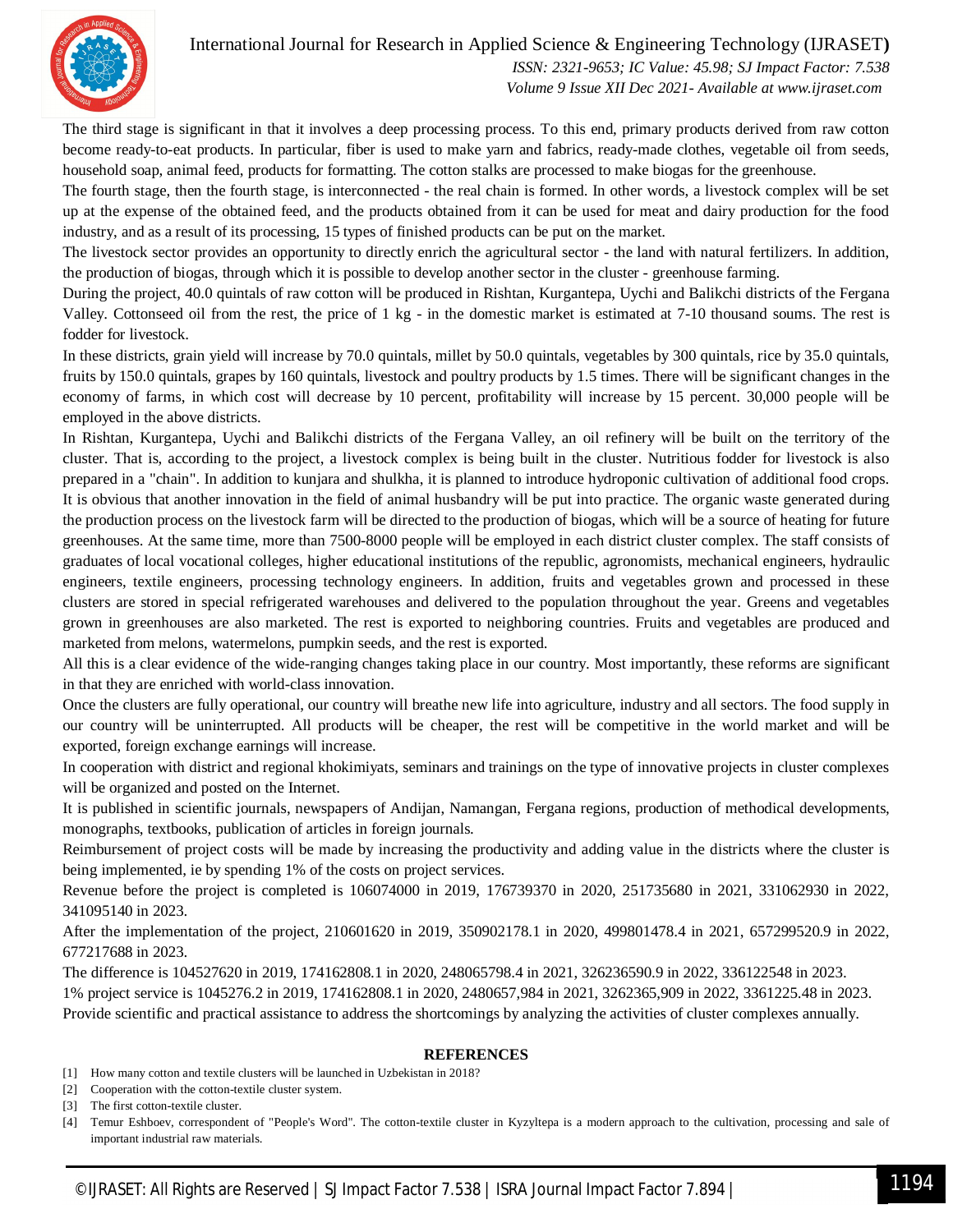

#### International Journal for Research in Applied Science & Engineering Technology (IJRASET**)**

 *ISSN: 2321-9653; IC Value: 45.98; SJ Impact Factor: 7.538*

 *Volume 9 Issue XII Dec 2021- Available at www.ijraset.com*

- [5] Cotton-textile cluster launched in Navoi 04.01.2018.
- [6] The first cotton-textile cluster in Kashkadarya 06.07.2018.
- [7] 340 million US dollars will be invested in cotton and textile production 13.08.2018
- [8] How many cotton and textile clusters will be launched in Uzbekistan in 2018? 2018.01.08
- [9] The first cotton-textile cluster in Kashkadarya: what are the results?2.07.2018.
- [10] Hamroz Ali, "Village Life" correspondent. Work in cluster fields is in full swing 28.08.2018 Bukhara region.
- [11] Bulturbayevich, M. B., & Jurayevich, M. B. (2020). The impact of the digital economy on economic growth. International Journal of Business, Law, and Education, 1(1), 4-7.
- [12] Jurayevich, M. B., & Bulturbayevich, M. B. (2020). Attracting Foreign Investment In The Agricultural Economy. International Journal of Business, Law, and Education, 1(1), 1-3.
- [13] Jo'rayevich, M. B., Baxritdinovich, I. R., & Bulturbayevich, M. (2020). The Role Of Regional Governance In The Development Of Small Business And Private Entrepreneurship. European Journal of Molecular & Clinical Medicine, 7(7), 705-711.
- [14] Jurayevich, M. B., & Bulturbayevich, M. B. (2020). The Impact of The Digital Economy on Economic Growth. International Journal on Integrated Education, 3(6), 16-18.
- [15] Jurayevich, M. B., & Ibroximovich, R. B. (2020). DETERMINATION OF THE LEVEL OF RISKS IN INVESTMENT PROJECTS USING ECONOMETRIC MODEL. International Journal of Business, Law, and Education, 1(1), 17-25.